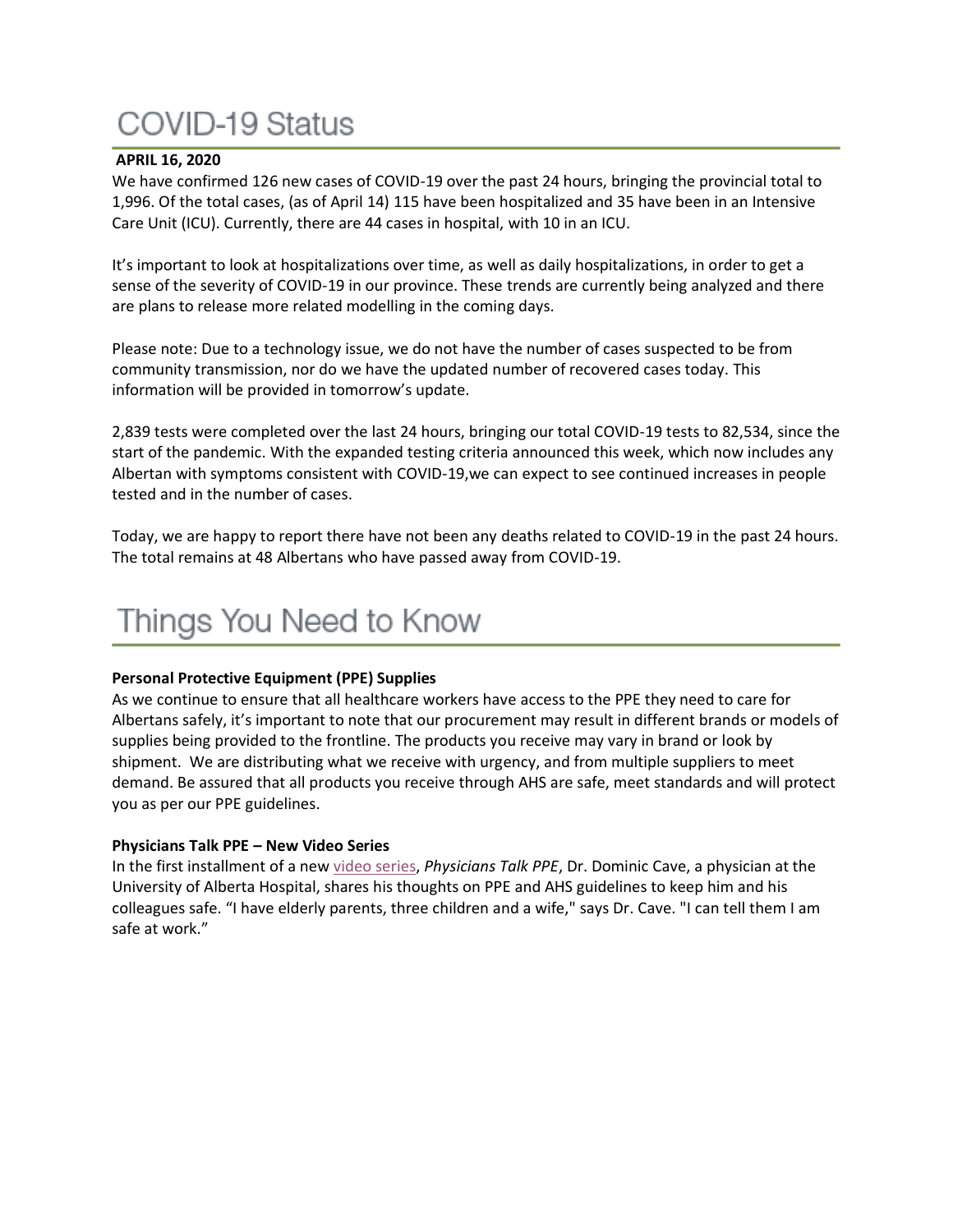

#### **PPE is Reaching Albertans**

While AHS is working to connect PPE with Alberta's healthcare workers, the Provincial Operators Centre is working to connect PPE and non-AHS facilities including, but not limited to, optometrist offices, funeral homes, pharmacies, disability service providers and social service and civil society groups. Non-AHS facilities are encouraged to continue requesting PPE through the government's one-stop email address at [pessecc-logistics@gov.ab.ca.](mailto:pessecc-logistics@gov.ab.ca)

In addition to regular procurement methods, government is continuing to procure PPE through the Alberta Bits and Pieces Program, which has received about 4,000 offers to date, including 400 specific offers for PPE such as masks, respirators, sanitizer and ventilators. More information about PPE distribution outside of AHS is available [here.](https://www.alberta.ca/release.cfm?xID=7010100C5EDE9-042B-B0D6-38219F57A8936D4F)

**Fraudulent and unauthorized N95 respirators may not protect consumers against COVID-19**

[Health Canada has received reports](https://healthycanadians.gc.ca/recall-alert-rappel-avis/hc-sc/2020/72707a-eng.php) that fraudulent and uncertified N95 respirators that falsely claim to protect consumers against COVID-19 are being illegally sold to consumers online and in some stores.

In Canada, N95 respirators are regulated by Health Canada as [Class I medical devices](https://www.canada.ca/en/health-canada/services/drugs-health-products/medical-devices/about-medical-devices.html) and are manufactured or imported by companies that hold a Medical Device Establishment License. Please be advised of the significant risk of relying on potentially fraudulent PPE in any setting.

### **Scientific Advisory Group Recommendation Website**

AHS COVID-19 Scientific Advisory Group (SAG) is a standing committee, reporting to AHS' Emergency Coordination Centre, which connects with clinicians, operations, researchers and other experts to review, synthesize and interpret emerging evidence and guidance from national and international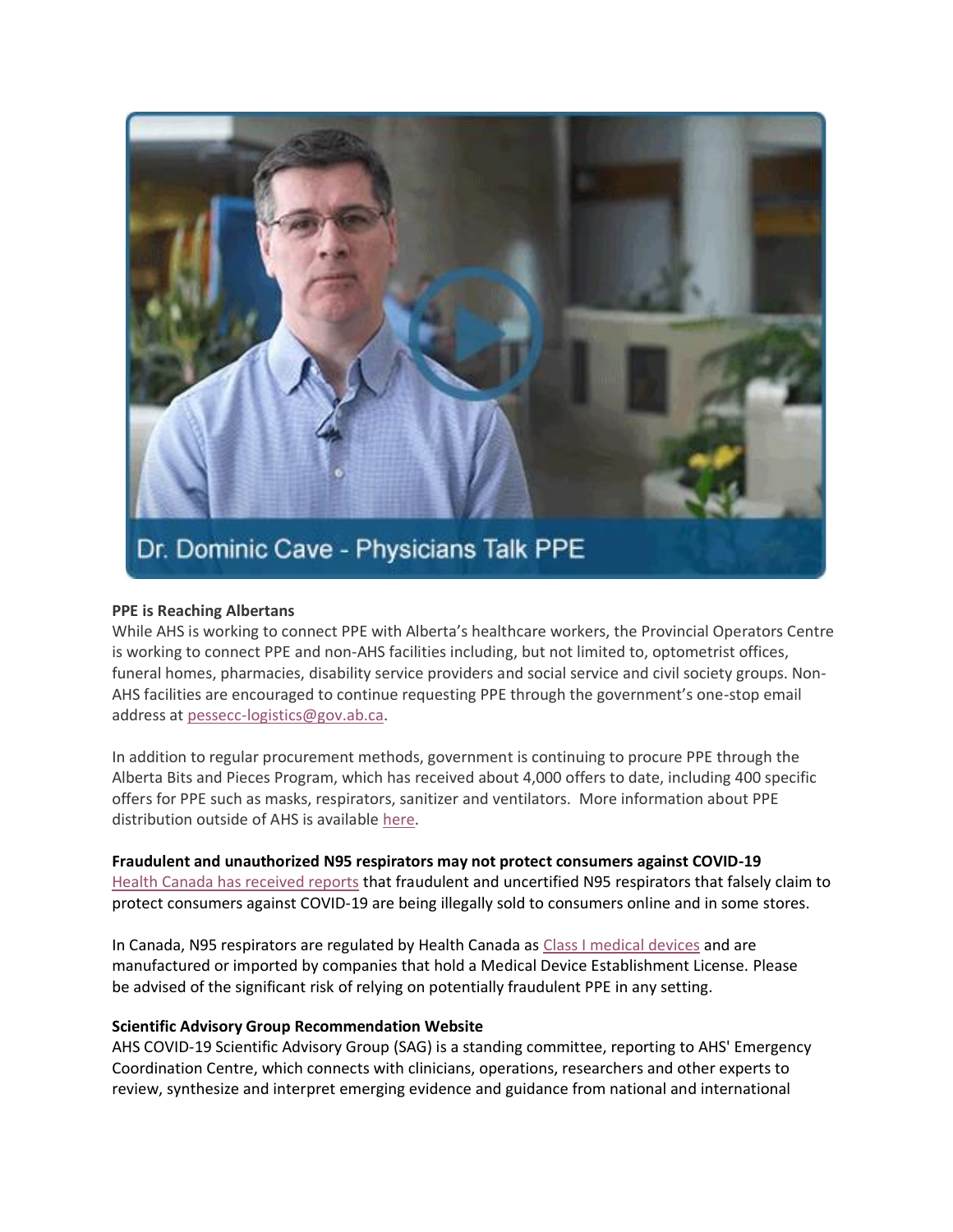bodies, regarding various facets of COVID-19. The focus of these reviews is to proactively support staff and patients during COVID-19, and to support best practices in healthcare settings across Alberta.

SAG Rapid Response Reports provide recommendations pertaining to COVID-19 and its impacts on patients, providers, community and the health system, with the goal of informing clinical and public health practice, and policy and procedure development. The recommendations are intended to be used in addition to clinical judgement. As evidence evolves, SAG develops updated recommendations as needed.

### **Clinical Guidance: Predictors of Intubation**

Many clinicians have asked if there are clinical features that reliably indicate the need for intubation and mechanical ventilation, and if, among patients requiring intubation and mechanical ventilation, there are clinical features predicting probability of survival or mortality.

SAG conducted a rapid review in response. This review is based on limited literature and existing published guideline documents, and is limited to adult, non-pregnant patients with confirmed or suspected cases of COVID-19. The report has several recommendations with regard to intubation.

For more information, please review the [Rapid Review report.](https://www.albertahealthservices.ca/assets/info/ppih/if-ppih-covid-19-rapid-review-predictors-of-intubation.pdf)

#### **Respiratory Therapists Playing a Key Role**

Teams across AHS are responding to COVID-19 by meeting the immediate needs of Albertans, undertaking the required planning to ensure the health system is prepared to meet the anticipated demands, and supporting programs and services behind the scenes. In the midst of this pandemic, like many others, respiratory therapists are playing a key role.

Karrie Whalen, a respiratory therapy clinical educator, answers questions about how respiratory therapists are supporting patients during the COVID-19 pandemic.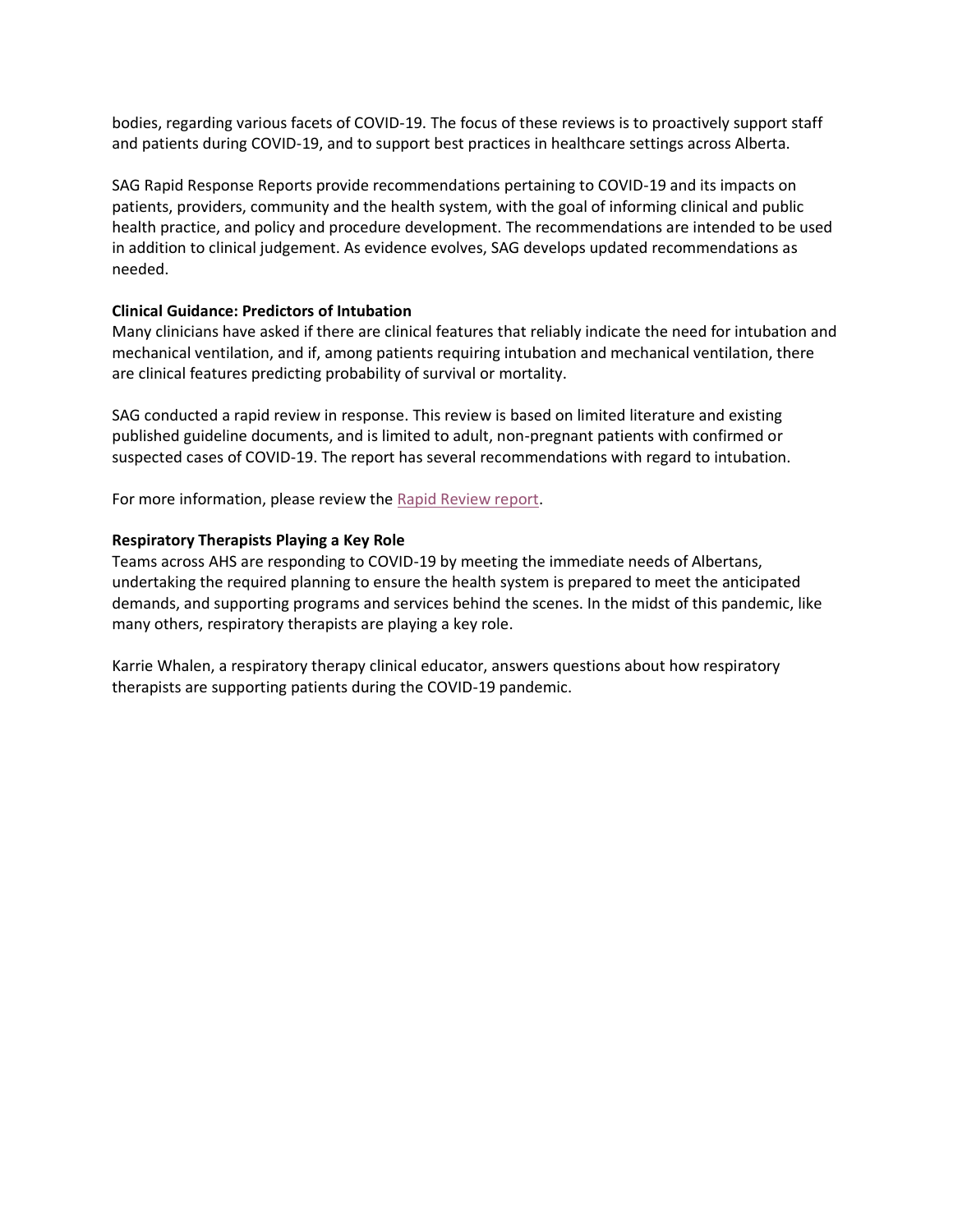

Karrie Whalen, respiratory therapy clinical educator, answers questions about the role of respiratory therapists

This is part of the ongoing [AHS COVID-19 podcast series,](https://www.albertahealthservices.ca/news/Page15434.aspx) aimed at sharing important information to Albertans during the COVID-19 pandemic.

#### **Increasing Mental Health Supports**

The impact of COVID-19 has increased the need for mental health supports across Alberta. It is anticipated that we will continue to see the need for these supports increase daily and continue to do so long after this outbreak has ended.

The Government of Alberta announced \$53 million today, to implement more online, phone and inperson mental health and addiction recovery support, to make it easier for Albertans to access services, during and after the COVID-19 pandemic. This funding will improve access to existing helplines, including the [Addiction Helpline,](https://www.albertahealthservices.ca/findhealth/Service.aspx?id=1008399&serviceAtFacilityID=1047128) the [Mental Health Helpline,](https://www.albertahealthservices.ca/findhealth/Service.aspx?id=6810&serviceAtFacilityID=1047134) the [Kids Help Phone](https://kidshelpphone.ca/get-involved/contact-us) and the [Community and Social](https://www.ab.211.ca/)  [Services Helpline \(Alberta 211\).](https://www.ab.211.ca/)

More information about the increased mental health supports is available [here.](https://www.alberta.ca/release.cfm?xID=70099FD5A018B-07BD-2B06-3BD3E6BD3108AF41)

#### **Alberta Children's Hospital Invites You to Reach for Wellness**

Teams at the Alberta Children's Hospital (ACH) have come up with an idea to engage and encourage their co-workers to share how they are looking after their 'wellness needs' in these exceptional times, including nutrition, mental health, physical and social needs.

*"Reach for Wellness" was* launched at the ACH by some pediatric residents who developed the challenge. You can inspire and encourage others by simply posting a photo of how you are reaching for your own wellness on [Instagram,](https://www.instagram.com/reach.for.wellness/?hl=en) or track and share your wellness accomplishments on Twitter using *#ACHWELLNESS*.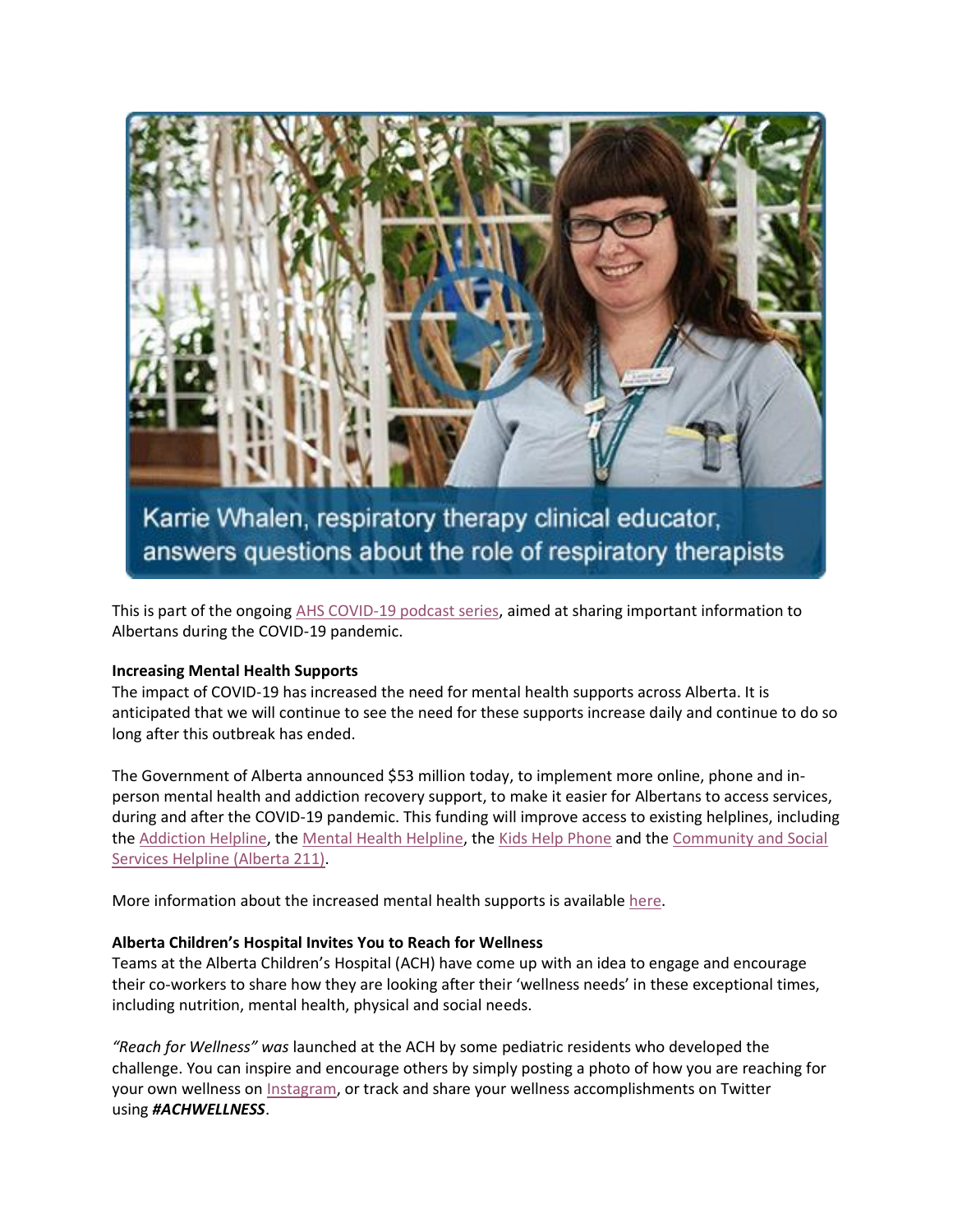There is no limit to the number of times you can post. So far, posts include new recipes tried, home workouts sweated out, taking a well-deserved meditation break, and much more.



# In the Zones

### **Zone Emergency Operations Centre (ZEOC) Update – North Zone**

We continue to see appreciation across the North Zone from residents who areshowing their gratitude to AHS. Last week, the sounds of highland pipes were heard at the QEII Hospital in Grande Prairie as a local piper performed in the hospital's parking lot in a show of appreciation for those working the frontline during COVID-19. A [video](https://www.facebook.com/supportyourhospital/videos/615209489063693/) of the piper's performance can be viewed on the Grande Prairie Regional Hospital Foundation's Facebook page.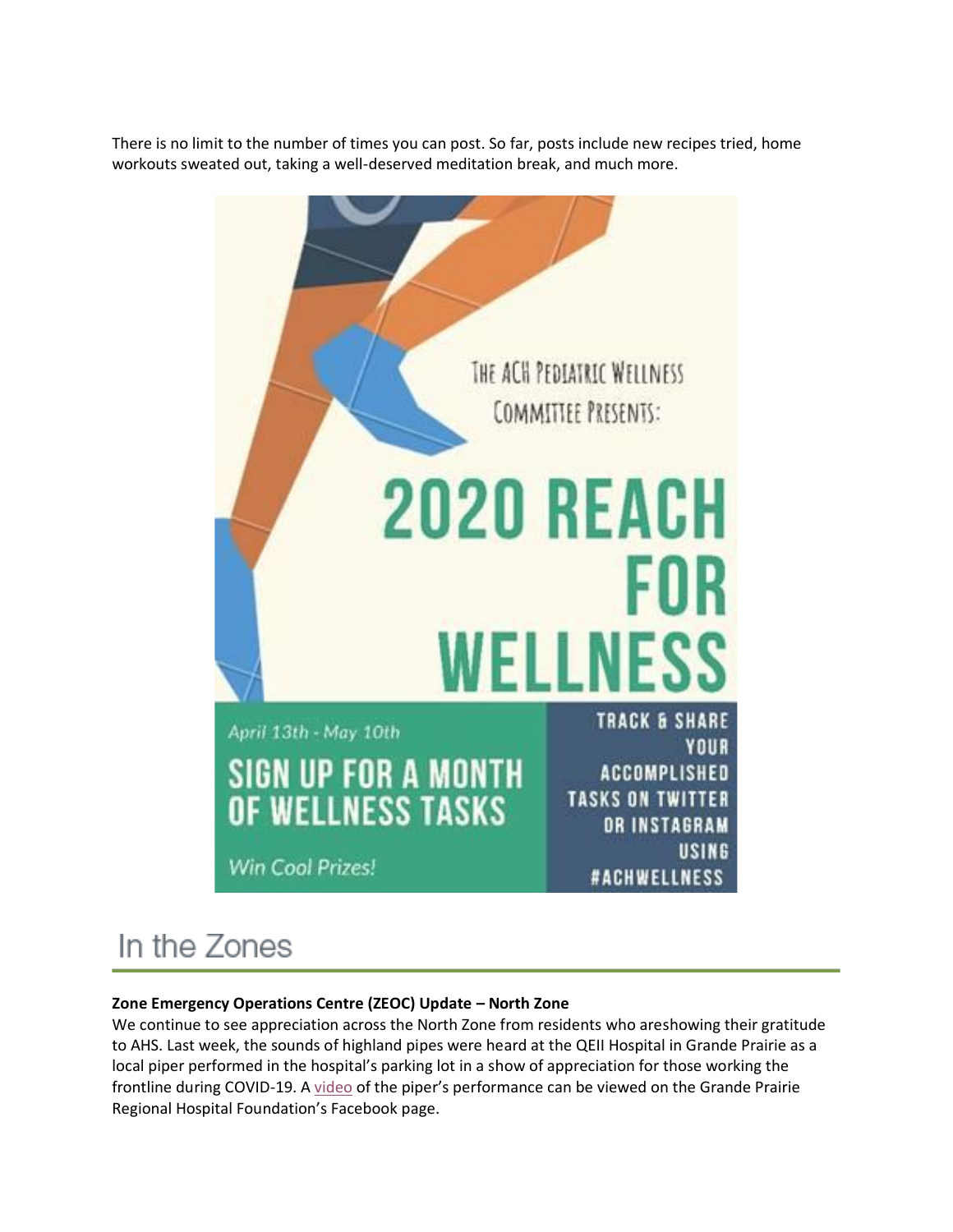

### **Grande Prairie Regional Hospital Foundation** April 9 at 6:05 PM - @

The sound of the highland pipes in appreciation of the healthcare workers at the QEII Hospital for going above and beyond and working the frontlines during these difficult times. Thank you as well to the piper Tyler Steinke of the Grande Prairie Band District Pipes and Drums & Chewy's Welding!



Thank You boards have also popped up at the QEII hospital and Northern Lights Regional Health Centre in Fort McMurray. Positive comments and photos are posted on the whiteboards for staff to view as they enter the buildings through staff entrances.